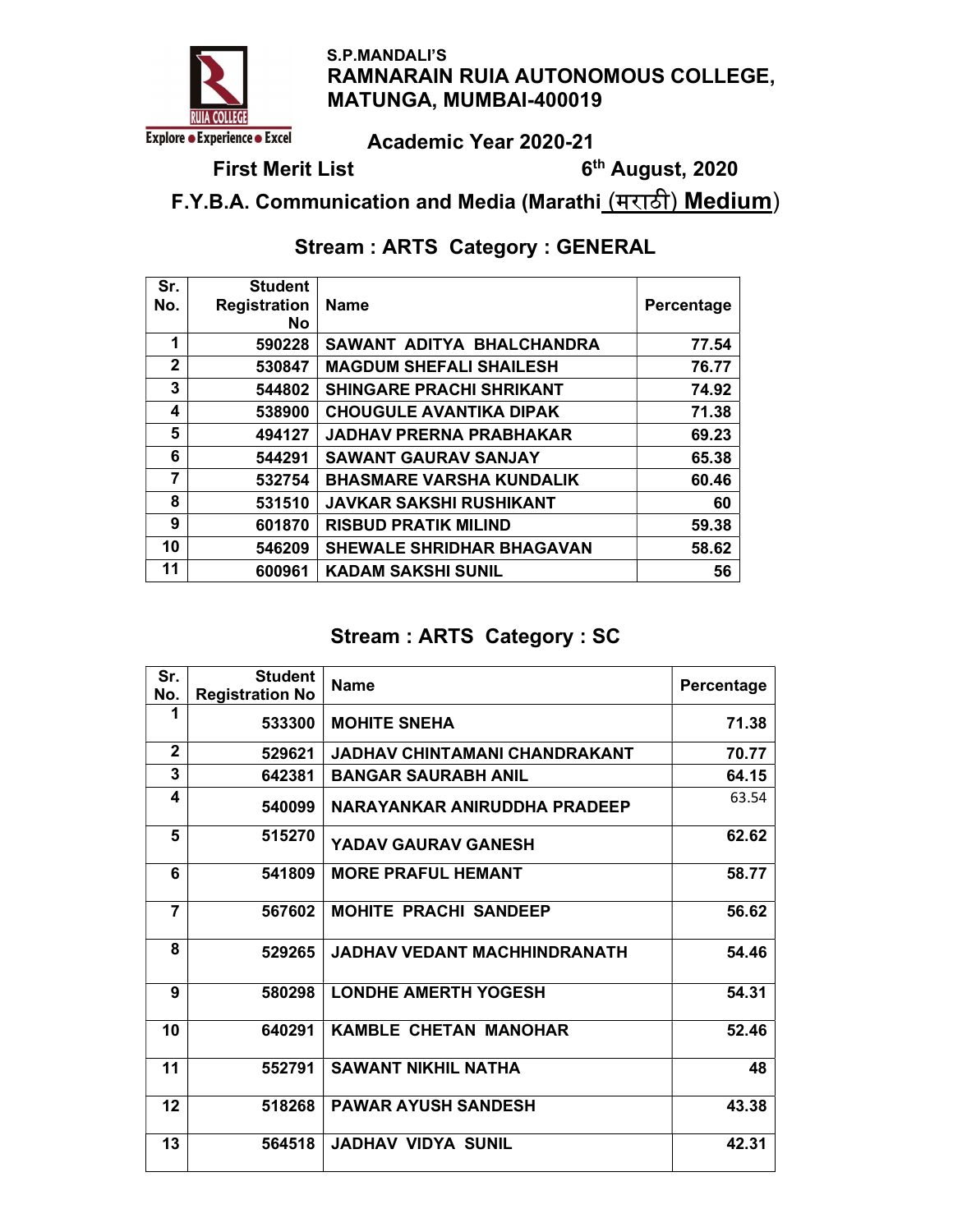## Stream : ARTS Category : ST

| Sr.<br>'No. | <b>Student</b><br><b>Registration No</b> | <b>Name</b>                      | Percentage |
|-------------|------------------------------------------|----------------------------------|------------|
|             |                                          | 543835   THOMRE BHUSHAN JAYSINGH | 66.15      |

## Stream : ARTS Category : NT B

| Sr.<br>No. | <b>Student</b><br><b>Registration No</b> | <b>Name</b>                    | Percentage |
|------------|------------------------------------------|--------------------------------|------------|
|            |                                          | 518133   DHUMAL LAVANYA ANKUSH | 59.85      |

#### Stream : ARTS Category : OBC

| Sr.<br>No. | Student  <br><b>Registration No</b> | <b>Name</b>                  | <b>Percentage</b> |
|------------|-------------------------------------|------------------------------|-------------------|
|            |                                     | 532944   PAWAR NANDINI SUNIL | 55.69             |
|            | 560435                              | <b>MATAL SIDDHESH GOVIND</b> | 48.31             |

\*\*No Applications received in Arts Stream in following Categories

VJ /DT( NT A), NT C, NT D, SBC, SEBC, EWS, Others, Phy H

#### Stream : SCIENCE Category : GENERAL

| Sr.<br>No. | Student  <br><b>Registration No</b> | <b>Name</b> | Percentage |
|------------|-------------------------------------|-------------|------------|
|            | 613059                              | KALE TIRTHA | 72.92      |

## Stream : SCIENCE Category : ST

| Sr.<br>No. | Student  <br><b>Registration No</b> | <b>Name</b>                | Percentage |
|------------|-------------------------------------|----------------------------|------------|
|            | 633194                              | <b>IDE SONALI DAMODHAR</b> | 46.67      |

## Stream : SCIENCE Category : VJ/ DT (NT A )

| Sr.<br>No. | <b>Student</b><br><b>Registration   Name</b><br>No |  | Percentage |
|------------|----------------------------------------------------|--|------------|
|------------|----------------------------------------------------|--|------------|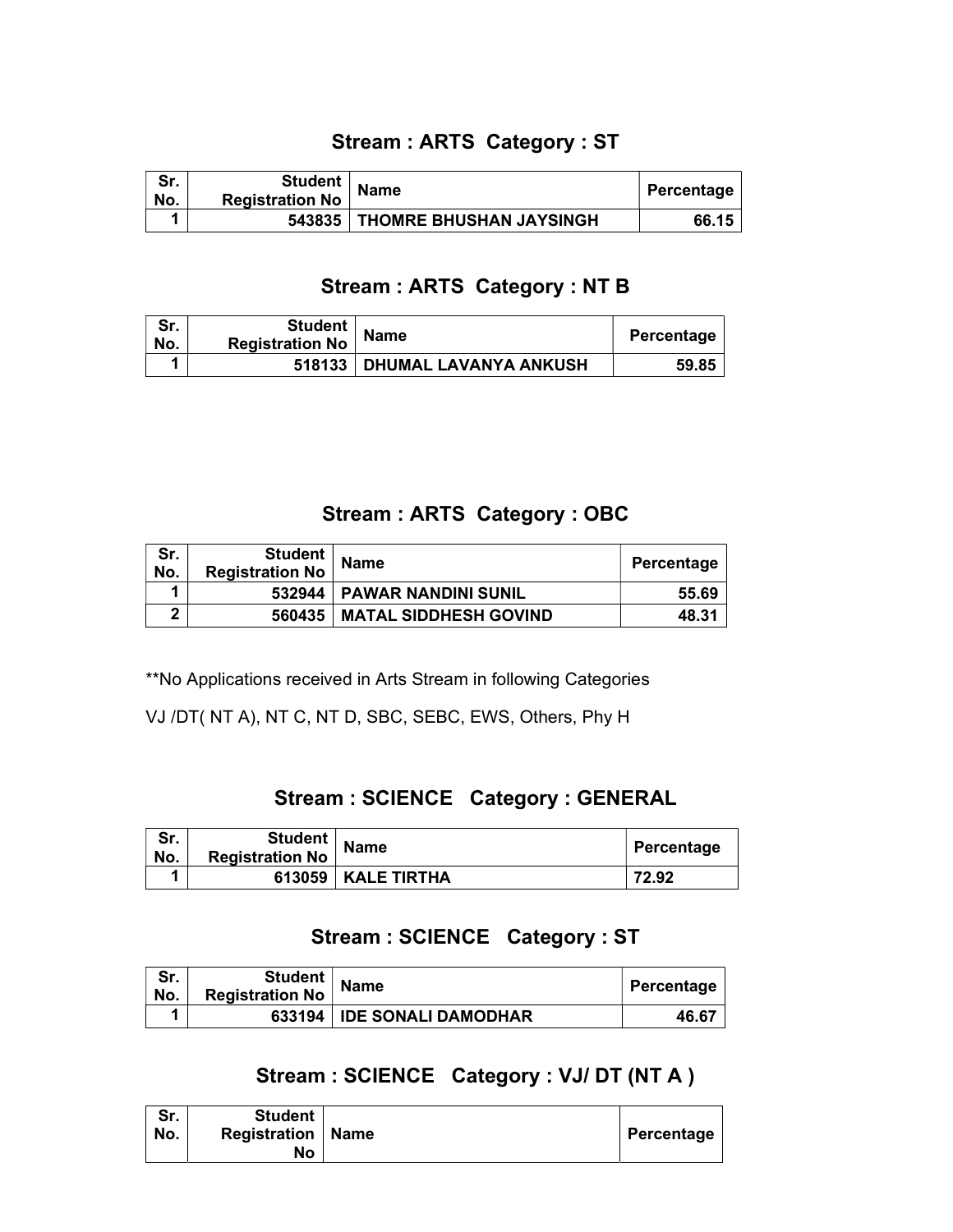|  | 5914 | <b>GAIKWAD SWAPNIL NITIN</b> |  |
|--|------|------------------------------|--|
|--|------|------------------------------|--|

## Stream : SCIENCE Category : OBC

| Sr.<br>No. | <b>Student</b><br><b>Registration No</b> | <b>Name</b>                      | , Percentage |
|------------|------------------------------------------|----------------------------------|--------------|
| и          | 564006                                   | UMBARKAR TUSHAR CHETAN           | 68           |
| ŋ          | 622071                                   | <b>BHUJBAL DHANANJAY VITTHAL</b> | 51.85        |

### Stream : SCIENCE Category : SEBC

| Sr. No. | <b>Student</b><br><b>Registration No</b> | <b>Name</b>                               | Percentage |
|---------|------------------------------------------|-------------------------------------------|------------|
|         | 598070                                   | <b>CHAVAN RUSHIKESH</b><br><b>NARAYAN</b> | 68.15      |

\*\*No Applications received in Science Stream in following Categories

SC, NT B, NT C, NT D, SBC, EWS, Others, Phy H

## Stream : COMMERCE Category : SC

| Sr. No.   Student<br><b>Registration No</b> | <b>Name</b>                  | Percentage |
|---------------------------------------------|------------------------------|------------|
| 534233                                      | <b>JADHAV SAHIL RAJENDRA</b> | 75.08      |

## Stream : COMMERCE Category : NT – B

| Sr. No. | Student  <br><b>Registration No</b> | <b>Name</b>                     | Percentage |
|---------|-------------------------------------|---------------------------------|------------|
|         |                                     | 522368   MOHITE KRUTIKA SHIVAJI | 56.77      |

#### Stream : COMMERCE Category : NT – C

| Sr. No. | Student <sub>I</sub><br><b>Registration No</b> | <b>Name</b>                 | Percentage |
|---------|------------------------------------------------|-----------------------------|------------|
|         |                                                | 577930   PATIL PRANAY ASHOK | 43.69      |

## Stream : COMMERCE Category : OBC

| Sr.<br>No. | <b>Student</b><br>Registration<br>No | Name                          | Percentage |
|------------|--------------------------------------|-------------------------------|------------|
|            | 536983                               | SUVRE SIDDHI PRAKASH          | 82.92      |
| າ          | 520379                               | <b>JADHAV SHRADDHA HEMANT</b> | 51.23      |